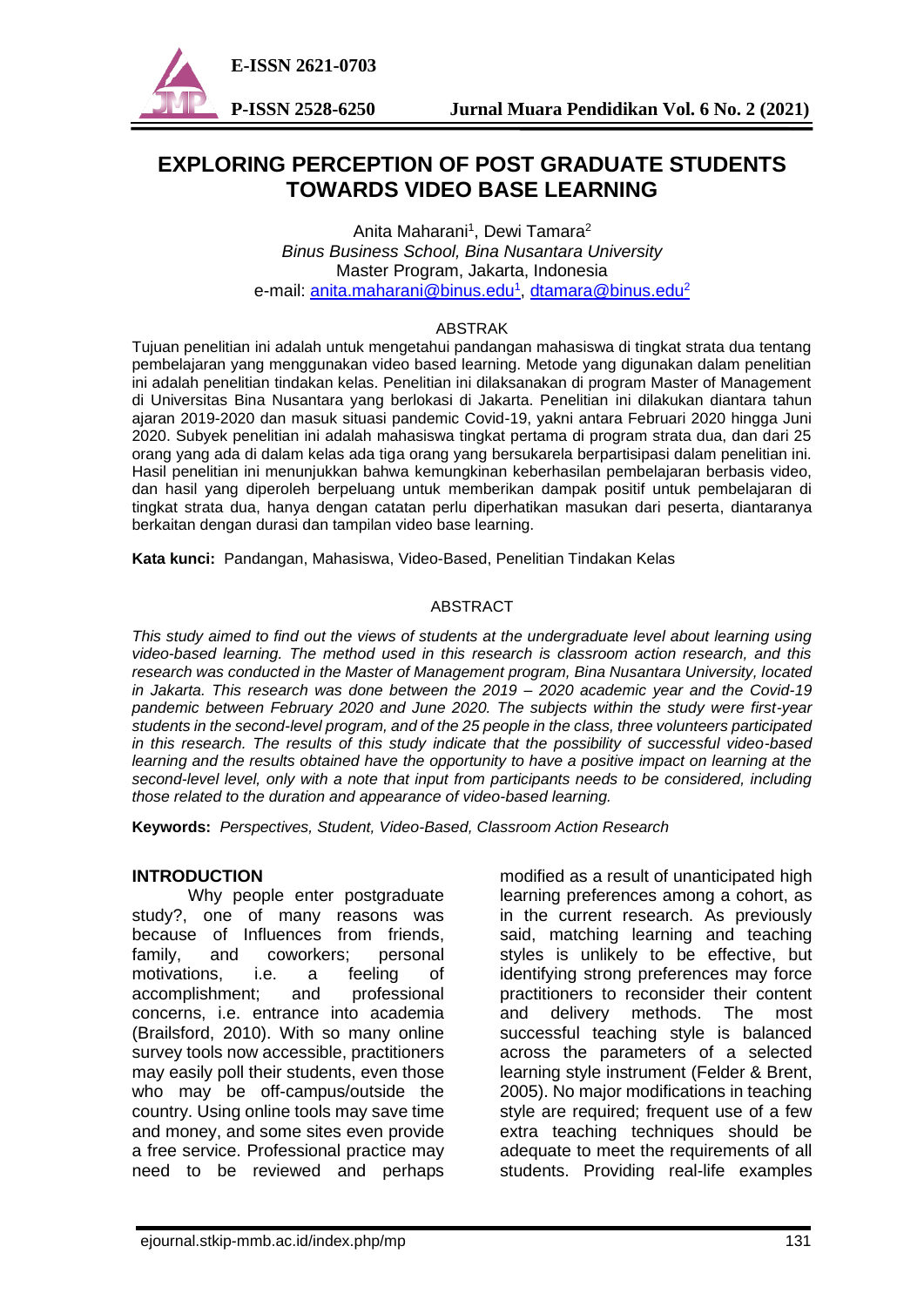

while teaching algebraic content (sensing/intuitive dimension) has been discussed (Felder, 1993).

With so many online survey tools now accessible, practitioners may easily poll their students, even those who may be off-campus/outside the country. Using online tools may save time and money, and some sites even provide a free service. Professional practice may need to be reviewed and perhaps modified as a result of unanticipated high learning preferences among a cohort, as in the current research. As previously said, matching learning and teaching styles is unlikely to be effective, but identifying strong preferences may force practitioners to reconsider their content and delivery methods. According to Felder (Felder & Brent, 2005), the most successful teaching style is balanced across the parameters of a selected learning style instrument. No major modifications in teaching style are required; frequent use of a few extra teaching techniques should be adequate to meet the requirements of all students. Providing real-life examples while<br>teaching algebraic content algebraic content (sensing/intuitive dimension) has been discussed (Felder, 1993).

Considering that intrinsic reasons were the most significant research motivations in this study, course designers and promoters may want to take note. More than any other reason, postgraduates on comparable courses are motivated to enhance their intellectual skills and expand their knowledge in a specific area. The findings corroborate earlier research showing older students are more likely to be driven by intrinsic objectives and take a deeper approach to learning than recent school-leavers (Fazey & Fazey, 2001; Richardson, 1994). Those teaching courses with a mix of older and recent school-leavers have a difficulty in promoting deep learning to both groups.

Considering that intrinsic reasons were the most significant research motivations in this study, course designers and promoters may want to

take note. More than any other reason, postgraduates on comparable courses are motivated to enhance their intellectual skills and expand their knowledge in a specific area. The findings corroborate earlier research showing older students are more likely to be driven by intrinsic objectives and take a deeper approach to learning than recent school-leavers (Fazey & Fazey, 2001; Richardson, 1994). Those teaching courses with a mix of older and recent school-leavers have a difficulty in promoting deep learning to both groups.

Aims of this paper is to describe the activities that have been completed for the Teaching Grant at Binus Business School in 2019. Teaching Grant's background is to encourage teachers to actively create creative teaching methods that are appropriate to the needs and needs of current students. For the 2019 Teaching Grant theme, organizers who are part of the Bina Nusantara University Academic Resource Center (ARC) encourage participants who in this case are lecturers to produce one of the schemes: digital pedagogy, mini-class experience and Indoped Sustainability (mentoring scheme). Teachers who are interested in participating in this funding are asked to produce outputs from one of the schemes and are assessed based on the consideration of the ARC to obtain funding to support activities that take place over 11 months (ended in December 2019).

In order to improve the quality of teaching in the University environment. We put forward a Teaching Grant proposal that focuses on digital pedagogical schemes. We chose video-based learning as the output of this scheme, with the background of our work units under Binus Business School who routinely get problems from students who are writing research assignments, both for assignments in class and finally for writing final assignments in the form of a thesis. In the curriculum, research is introduced to students when students take research methodology courses.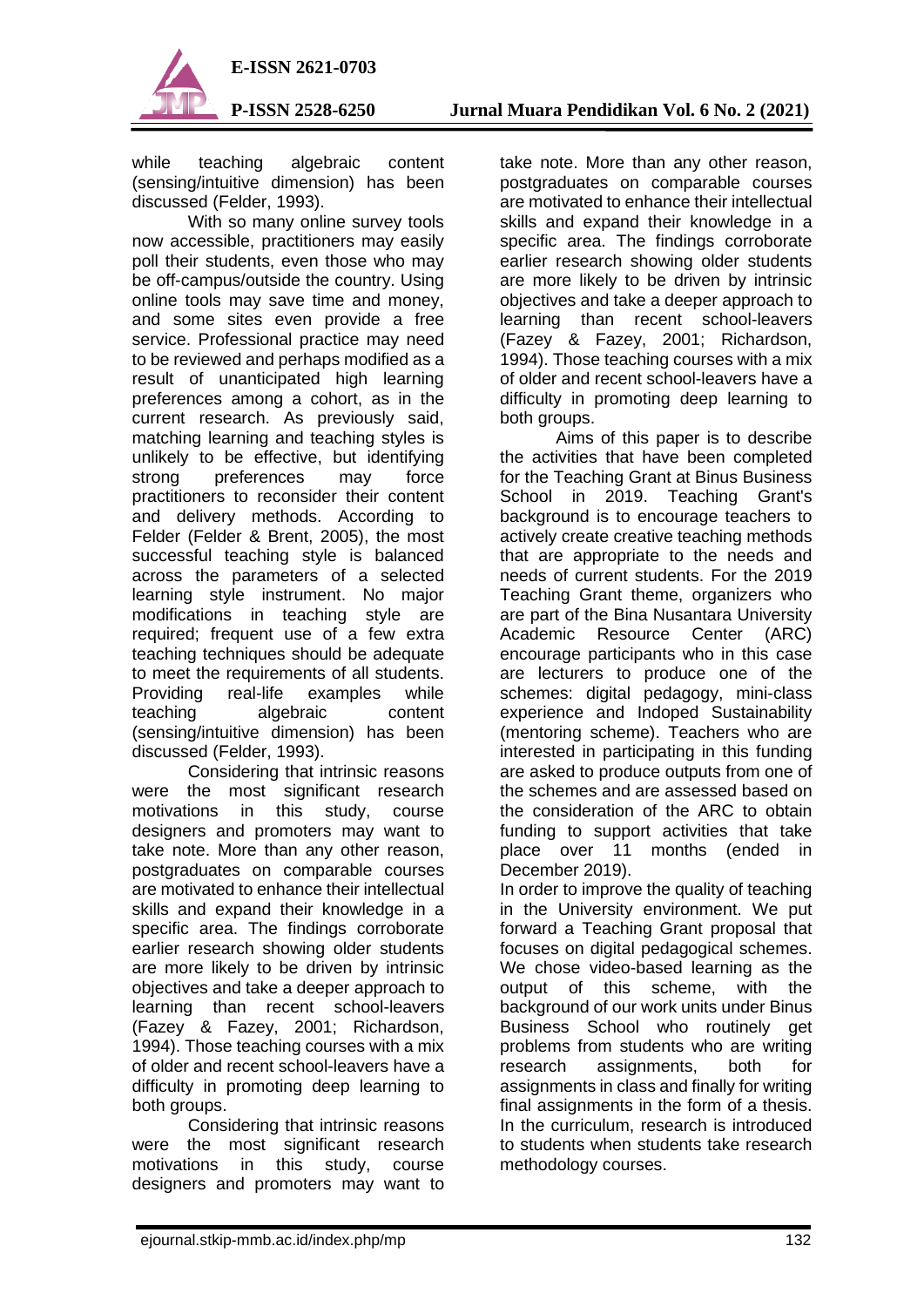

Referring to the syllabus that supports research methodology courses, students are actually given directions to learn about philosophy, to the research approach. This direction is in the form of an assignment approach that is collaborative (because it is done in groups), and even has the appointment of a coach chosen by the Study Program and comes from among the lecturers. The appointment of this coach, interestingly, adjusts to the interests of students. However, even so, it seems that research obstacles remain. Based on internal data from the Study Program, students who take research methodology courses still have difficulty understanding and conducting research, because the absorption of material is highly dependent on the time of student's readiness to study (Source: Study Program Internal Data, 2020).

This short paper was carried out based on teaching method project as part of our effort in improve our education practice in Binus Business School. The project was to develop tool, that we expect to complement Research Methodology course. However, this course was thought between July 2019 – October 2019 (one semester) and attended by all master's program students as individual learning methods outside the classroom. We seek the possibility of formulating a method that can be carried out to accommodate even to help students learn and understand how to write a research, since by the end of the program students must take thesis writing (as mandatory to finish the whole study program).

We propose video-based learning (VBL), based on a general phenomenon, majority of our students are millennials. Millennials are those people who gets more usual YouTube. From Google research published in thinkwithgoogle.com (accessed on 4<sup>th</sup> February, 2020) of total 1901 US Respondents ages 21-36 , it was found that almost 80 % of millennial's YouTube users utilize YouTube to 1) learn on how do to something new or learn more about something interesting, 2) replace the habit of reading a book. As we go back to the case, more that 70 % of total students taking their study in Master Program in BBS are millennials. And Master Program in BBS itself has six specialization streaming, one of those six was Master Management Blended Learning (MMBL) that was first established in 2014, to cater people that would like to take further study but unable to attend regular session, it was designed as flexible method of learning in a regular basis. At first there are lots of interest from the people, to study in MMBL, but then in 2017, the Government released regulations that must followed by any students taking post graduate program, that students must publish their research in a peer-reviewed journal to be able to graduate. For MMBL students, the regulations surely put them into a hard situation. One statement found as we quoted from interviewing one of student late December 2019 was "I never realized that study would be this hard, I need more that 13 meetings if not I will never able to understand to do research well".

On the other hand, Master Program designed courses to facilitate students need on understanding research. But, still according to the results found from student's mean of final grading found that students still unable to have a deep understanding on doing and writing research paper. Therefore, as we learn that other option that can be conducted to help students may be through VBL, and it is hoped that it may affect and contribute to academic students success in general and students writing in particular.

Related with this project, we have seen students in Master Program, struggling on their research, since we observed through periods within semesters. Their struggle would be, as follows: 1) how to define a research problem, 2) what is the differences between research and "concept paper", 3) why should a research use quantitative or qualitative, 4) how to elaborate writings from several sources, 5) how to translate statistical/verbatim in to a meaningful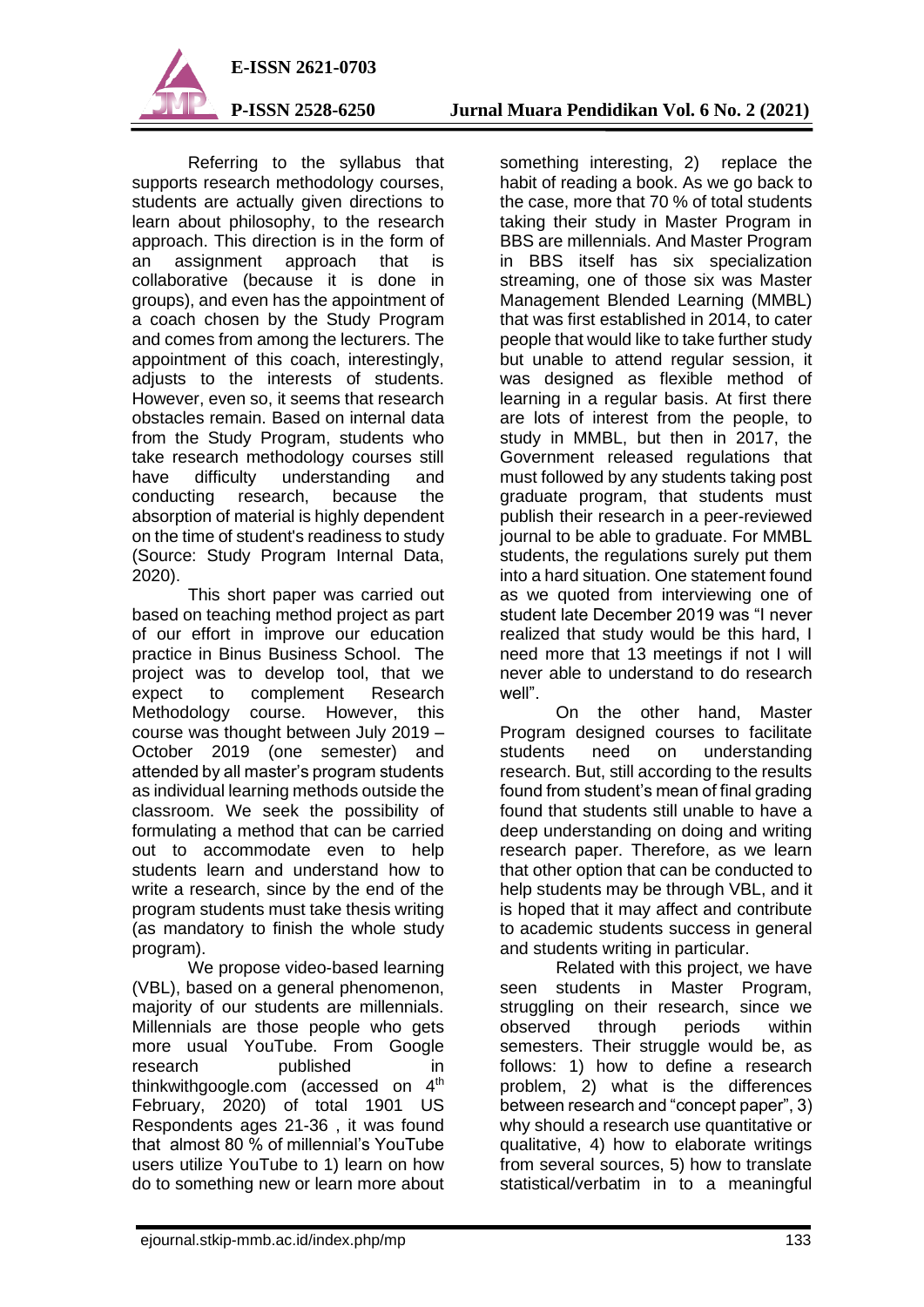

information, 6) how to relate findings with concepts, 7) how to write a conclusion and what is managerial implications.

 We state our problem statement as follow. Student in MM Program have to write publication prior to thesis period. The readiness of students to write research in early period of semester still need help aside of coach that has been assigned to help students. Therefore, it's not surprising, when only less than 50 % of student successfully publish their research article to reputable journal. As this is the era of self-learning, we found that students need assistance in form of video-based learning, to help them understand how to write research.

The learning from moving pictures started from World War II (Hovland et al, 1949). Film or video to masscommunication about war message was considered effective because the audience could feel and learn something from the movie at the same time. This experiment was carried out to soldiers during the World War, and they were trained by the army by using combination of audio visual, and the experiment was success since all the soldiers that follows the experiment were able to increase their skills, and on the other their saving their time on learning without having physical pressure.

Then, as methods of learning that more popular as video-based learning, in 1960's, there was also a program from television station that aired educational program and used as other tool to equip classroom need in teaching Mathematics in low performing schools (Santagata, 2009). As we found from several studies, there are many modifications of using both audio visual to enhance learners in better understanding of particular topics. VBL is presenting knowledge in a consistent manner an also in an attractive manner that would made VBL application success (Yousef et al, 2015).

There are key elements of VBL, as follows, 1) the use of auditory and visual as critical attribute of video, 2) learning will be considered as effective when dependent with the length of the learning

chunks, 3) VBL able to provide attributes as attention, relevance, confidence and satisfaction in developing an effective learning, 4) if VBL provides control of content selection, then it would be effective to larger number of learners for instance for corporate learning. Also, there are three top benefits of using VBL, 1) it is inexpensive, 2) it is quite easy to create, even with a non-sophisticated handheld devices, like mobile phone and 3) it is easy to launch it online (with appropriate platform) (Majumdar, 2017). Durations in VBL is really important as we may learn from table below (Pew Research Center, 2012).

| <b>Table 1. Video Length</b> |                                   |    |    |      |                                |  |
|------------------------------|-----------------------------------|----|----|------|--------------------------------|--|
|                              |                                   |    |    |      | Length of Most Popular News    |  |
|                              | Video (based on percentage of top |    |    |      |                                |  |
|                              |                                   |    |    |      | five videos each week, between |  |
|                              | January to March, 2012, N=260)    |    |    |      |                                |  |
|                              | One minute or 28,8 %              |    |    |      |                                |  |
|                              | less                              |    |    |      |                                |  |
|                              | 1:01 to 2 minutes                 |    |    | 20,8 |                                |  |
|                              | 2:01 to 5 minutes<br>32,7         |    |    |      |                                |  |
|                              | 5,01                              | to | 10 | 12,3 |                                |  |
|                              | minutes                           |    |    |      |                                |  |
|                              | 10:01 to                          |    | 15 | 2.7  |                                |  |
|                              | minutes                           |    |    |      |                                |  |
|                              | Longer than $15$ 2,7              |    |    |      |                                |  |
|                              | minutes                           |    |    |      |                                |  |

As stated in Giannakos (2013), videobased learning has increased in the publication with the focus of empirical quantitative and mixed studies. This method also showing a shifting from social science domains to more applied and technological domains, the VBL can be a good reference to future VBL learning in the university.

Other practices on other institutions is Workshop on VBL and the potential benefits of Analytics or WAVe held by oleh Ginnakos, Chorinaopoulos, Ronchetti, Szegedi, Teasley (2013). This workshop is acknowledged in ERCIM "Alain Bensoussan" Fellowship programme and funded by European Union Seventh Framework Programme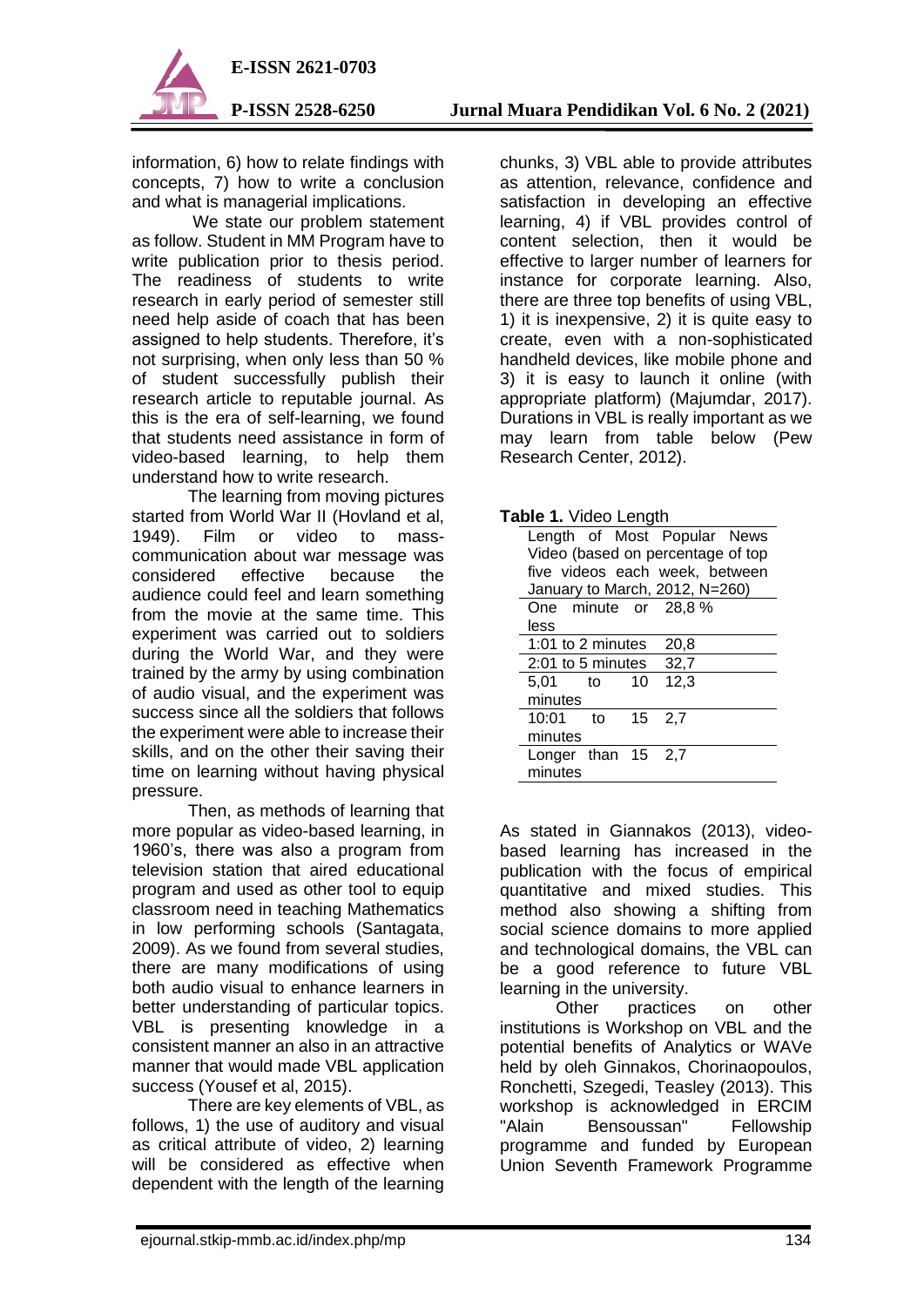

**P-ISSN 2528-6250 Jurnal Muara Pendidikan Vol. 6 No. 2 (2021)**

(FP7/2007-2013) under grant agreement no 246016.

## **METHOD**

We develop the video-based learning on 6 episodes based on the syllabus of course Research Methodology. We set the duration of maximum 5 minutes, following Table 1., that shows the highest percentage is for the video length less than five minutes. The VBL itself will consist of content that covers 1) knowing how to find research phenomena and research problems and pouring them into research backgrounds, 2) searching for literature, and prior research in order to make conceptual framework, 3) formulate research methods relevant to the research to be carried out, 4) pour out relevant results with the formulation of the problem, 5) write down the research conclusions, 6) techniques for writing bibliography, attachments. As an evaluation method of learning, in each episode, although it's not mandatory but in the end of session there will always be a "reflection session". Illustration of the feasibility of the proposed project. Evidence might include learning and teaching literature, results of a test-run or pilot, practice at other institutions etc.

The learning outcomes (LO) of Research Methodology course are:

- 1. LO 1. Ability to critically identify problems or issues in management,
- 2. LO2: Ability to create innovative<br>solutions using relevant solutions using relevant information and multidisciplinary research,
- 3. LO3: Ability to create effective communication in writing using appropriate ICT tools.

Furthermore, the Learning Outcomes would be as follows:

- 1. Apply critical thinking in research in the organizational setting
- 2. Address and reflect on a range of views
- 3. Design appropriate data collection techniques and analysis methods in research
- 4. Communicate research in academic style

## **RESULTS AND DISCUSSIONS**

Other steps of this project will be on how to conduct evaluation of learning using VBL through respondents. However, before approaching to discussion on what is the method of evaluation of learning, we might need to state that evaluation is, something that has a concern with assessing teaching effectiveness, strategies, also methods and what kind of techniques that is best used. However, with evaluation, lecturers will be able to understand about learner's expectancy, and therefore lecturers will be able to improve their method of teaching. According to Ganyaupfu (2013) a conventional classroom with a teacher presentation and a lecture does not encourage student involvement or develop critical thinking skills. Students learn more efficiently when they are challenged to solve issues during class activities.

After conducting experiment, then the result of this project can be disseminated throughout any program in the University, and it is expected to increase the interest on research and student's publication. According to Parr et al (2010) research, they found a significant link between instructor capacity to provide excellent feedback and student development. The evaluation will be based on formative assessment in the research writing project. The key indicators of success will be based on rubric assessment on good proficiency level which is the students will have comprehensive explanation on the rationale and justification of the chosen sampling methods, backed by extant literature.

# **Evaluation of method piloted**

This section contains feedback from students/stakeholders on the new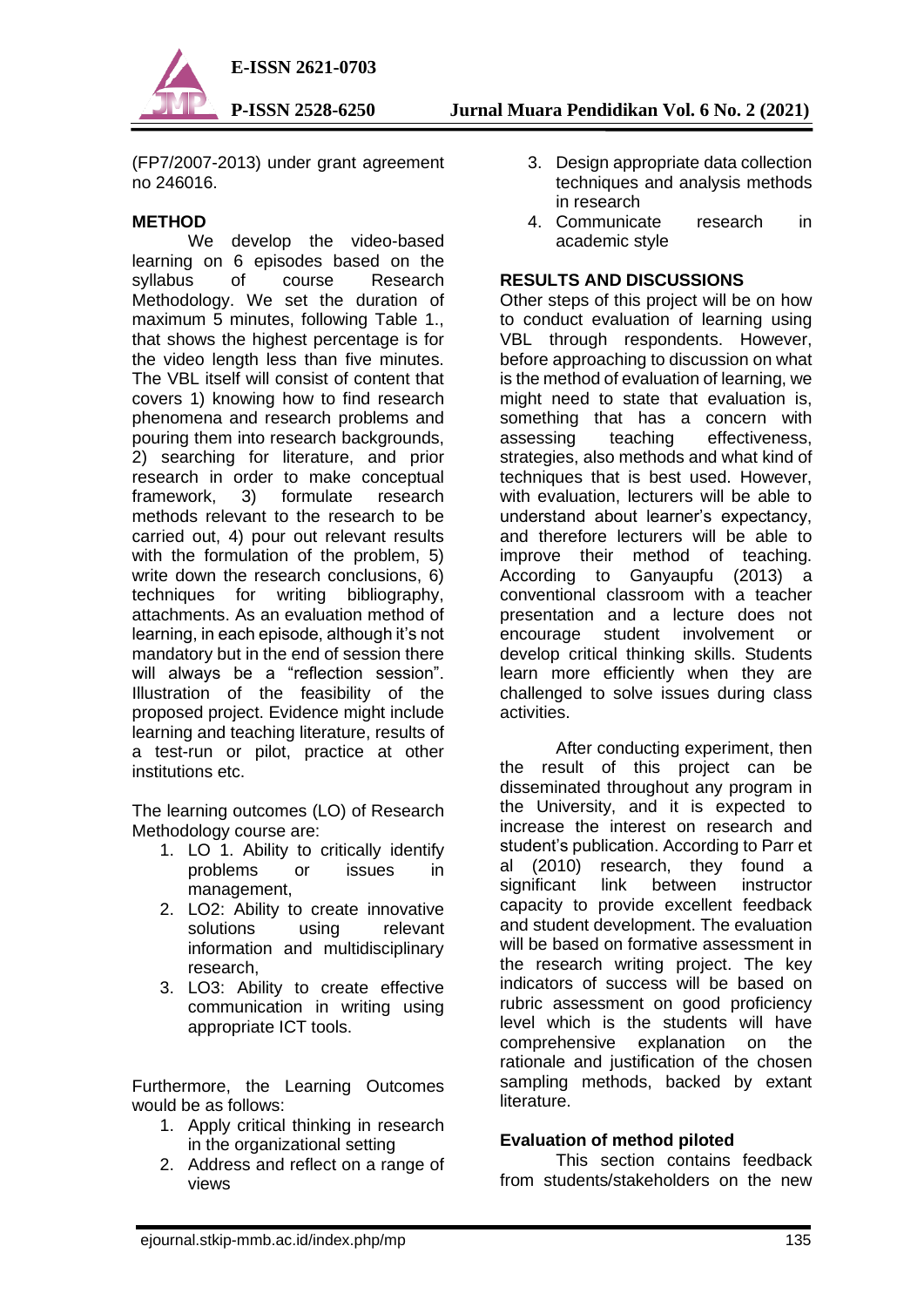

piloted method. We have four respondents that voluntarily help our experiment. The method of experiment, at first, we ask Lecture Service to blast email invitation to participate in this experiment, approximately 27 students of MMBlended Batch 21 that in process of taking Research Methodology. From there, six students responded, and agreed to participate, then they were asked to watch all of seven VBL attached in the system (we attach it into one separate folder in Research Methodology e-learning module), all of six respondents were given an opportunity to respond questions after finished watching VBL. However, we apply suggestion from research on the ideal length of video, in this case we decided to apply five minutes of taping.

Our respondents age ranges from 25 to 40, but more than one person that age more than 45 years. Meaning that our experiment assessed a wide range of age, although it was only limited in number. Our respondents, five of them are male, while one is women. Therefore, although we are not intended to assess differentiation between gender, but there is a possibility that gender composition during experiment may affect our experiment. Although it was mentioned that there are seven VBL that needs respond, but eventually our respondent, choose only one VBL, and those are VBL number 1, 7, 2 and 3. This happened since they only watch VBL that offers an interesting subject title. To all respondents, VBL are all interesting, and some insight resulted from this experiment:

- 1. First respondent viewed that VBL is fine
- 2. Second respondent viewed that VBL provide insights related to issues in a research
- 3. Third respondent viewed that VBL was easy to understand and provide new insight
- 4. Fourth respondent viewed that the instructor in VBL gives a detail explanation
- 5. Fifth respondent viewed that the explanation in VBL was concise and

clear, and therefore it is easy to understand, although the duration is short

6. Sixth respondent viewed that the content was quite clear, the voice of the instructor was clear, the delivery system was also doing fine, and it was easy to understand.

Besides of their insights, all respondent also asked to give feedbacks in order to help us improve our VBL.

- 1. First respondent replies nothing
- 2. Second respondent suggested that in the future it might be best if VBL is<br>equipped with animation and equipped with animation and examples
- 3. Third respondent suggested that it might be best equipped VBL with case study
- 4. Fourth respondent share his feeling on the possibility of this VBL becoming benchmark to other VBL's
- 5. Fifth respondent suggested that the VBL should also employ examples although she didn't argue on the topic detail
- 6. Sixth respondent suggested that the VBL can be developed even better by adding text according to what is conveyed, because of the course, the respondent think that he considers increasing his knowledge on research by joining e-course offered in Udemy. And this respondent also suggests us to make a benchmark to one link, https://www.youtube.com/playlist?list =PLZDZwPWTxRmFHK1ak8xK1dR owlv1pm3tS

This research aims to test videobased learning for students taking research methodology courses. Six students are willing to become participants in the experiment and responded the survey. And literatures also showed that video-based learning can help learners to get understanding better and easier, when compared to learning that does not use video-based learning. Those respondents show the positive responses on the video-based learning they've seen. However, the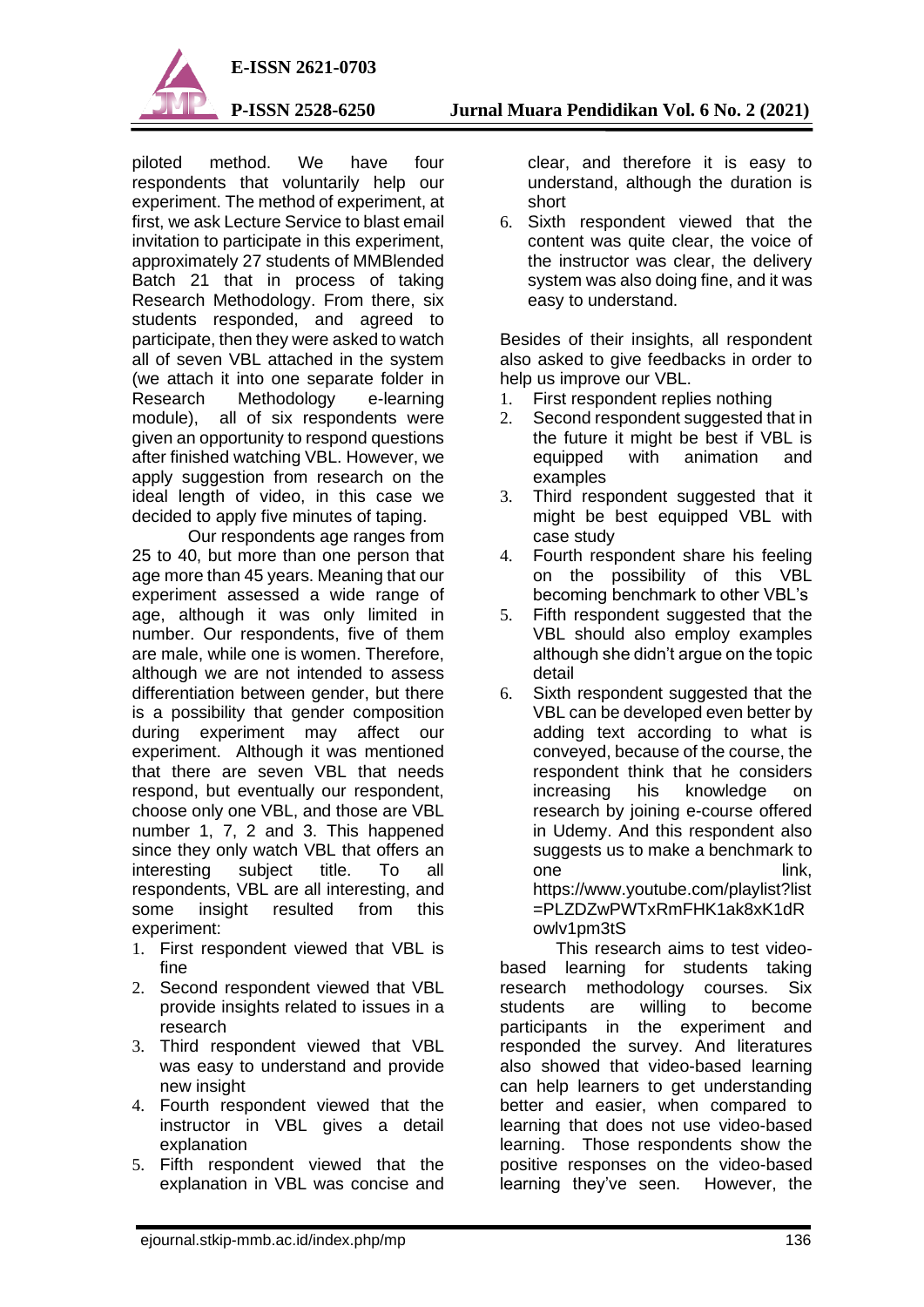

participants gave feedback and indicated participants the needs to have some examples, such as animation, animated design, graphs, tables, videos, and so on. However we also believe that students feedback need to get more exploration, since Berk (2013) suggest from his research findings that student feedback is just one piece of the puzzle. But that's about it in most places. Those evaluations alone will be incomplete and prejudiced when utilized to make decisions. Student evaluations alone may lead to erroneous and unjust career judgments regarding professors, affecting contract renewal, yearly pay increases, promotion, and tenure.

As we mention earlier in the chapter, that there are learning objectives and learning outcomes of Research Methodology course, that would become the goal of this course and incorporated with journal publication, where most of students failed in publishing their research to respective journal, therefore they need other tools besides of usual activity of learning, that we assume will work, that is by applying VBL. Although we agree with statement from Hartel et al (2004), a course's learning goals may take various forms. This study suggests that learning incorporating video-based learning will enhance the chievement of learning objectives.

## **CONCLUSION**

For this experiment, the respondent's response was indeed positive, but it still cannot be generalized about whether the use of VBL for this course really can improve students' writing skills, therefore there is a need to conduct future trials, and compare between subjects proportionally.

# **REFERENCES**

Berk, R. A. (2013). Top five flashpoints in the assessment of teaching effectiveness. *Medical Teacher*, *35*(1), 15–26. https://doi.org/10.3109/0142159X.2 012.732247

- Brailsford, I. (2010). Motives and aspirations for doctoral study: Career, personal, and inter-personal factors in the decision to Embark on a history PhD. *International Journal of Doctoral Studies*, *5*(October), 15– 27.<https://doi.org/10.28945/710>
- Fazey, D. M. A., & Fazey, J. A. (2001). The Potential for Autonomy in Learning: Perceptions of competence, motivation and locus of control in first-year undergraduate students. *Studies in Higher Education*, *26*(3), 345–361. [https://doi.org/10.1080/0307507012](https://doi.org/10.1080/03075070120076309) [0076309](https://doi.org/10.1080/03075070120076309)
- Felder, R. M. (1993). Reaching the Second Tier--Learning and Teaching Styles in College Science Education. *Journal of College Science Teaching*, *22*(5), 286–290. [http://www.eric.ed.gov/ERICWebPo](http://www.eric.ed.gov/ERICWebPortal/detail?accno=EJ473530%5Cnhttp://www.eric.ed.gov/ERICWebPortal/search/recordDetails.jsp?ERICExtSearch_SearchValue_0=EJ473530&searchtype=keyword&ERICExtSearch_SearchType_0=no&_pageLabel=RecordDetails&accno=EJ473530&_nfls=fa) [rtal/detail?accno=EJ473530%5Cnht](http://www.eric.ed.gov/ERICWebPortal/detail?accno=EJ473530%5Cnhttp://www.eric.ed.gov/ERICWebPortal/search/recordDetails.jsp?ERICExtSearch_SearchValue_0=EJ473530&searchtype=keyword&ERICExtSearch_SearchType_0=no&_pageLabel=RecordDetails&accno=EJ473530&_nfls=fa) [tp://www.eric.ed.gov/ERICWebPort](http://www.eric.ed.gov/ERICWebPortal/detail?accno=EJ473530%5Cnhttp://www.eric.ed.gov/ERICWebPortal/search/recordDetails.jsp?ERICExtSearch_SearchValue_0=EJ473530&searchtype=keyword&ERICExtSearch_SearchType_0=no&_pageLabel=RecordDetails&accno=EJ473530&_nfls=fa) [al/search/recordDetails.jsp?ERICEx](http://www.eric.ed.gov/ERICWebPortal/detail?accno=EJ473530%5Cnhttp://www.eric.ed.gov/ERICWebPortal/search/recordDetails.jsp?ERICExtSearch_SearchValue_0=EJ473530&searchtype=keyword&ERICExtSearch_SearchType_0=no&_pageLabel=RecordDetails&accno=EJ473530&_nfls=fa) tSearch SearchValue 0=EJ473530 [&searchtype=keyword&ERICExtSe](http://www.eric.ed.gov/ERICWebPortal/detail?accno=EJ473530%5Cnhttp://www.eric.ed.gov/ERICWebPortal/search/recordDetails.jsp?ERICExtSearch_SearchValue_0=EJ473530&searchtype=keyword&ERICExtSearch_SearchType_0=no&_pageLabel=RecordDetails&accno=EJ473530&_nfls=fa) arch SearchType 0=no& pageLab [el=RecordDetails&accno=EJ473530](http://www.eric.ed.gov/ERICWebPortal/detail?accno=EJ473530%5Cnhttp://www.eric.ed.gov/ERICWebPortal/search/recordDetails.jsp?ERICExtSearch_SearchValue_0=EJ473530&searchtype=keyword&ERICExtSearch_SearchType_0=no&_pageLabel=RecordDetails&accno=EJ473530&_nfls=fa) [&\\_nfls=fa](http://www.eric.ed.gov/ERICWebPortal/detail?accno=EJ473530%5Cnhttp://www.eric.ed.gov/ERICWebPortal/search/recordDetails.jsp?ERICExtSearch_SearchValue_0=EJ473530&searchtype=keyword&ERICExtSearch_SearchType_0=no&_pageLabel=RecordDetails&accno=EJ473530&_nfls=fa)
- Felder, Richard M.; Brent, R. (2005). Understanding Student Differences. *Journal of Engineering Education*, 57–72.
- Ganyaupfu, E. M. (2013). Teaching Methods and Students' Academic Performance. *International Journal of Humanities and Social Science Invention ISSN (Online*, *2*(9), 2319– 7722. [www.ijhssi.org](http://www.ijhssi.org/)
- Hartel, R.W.; Foegeding, E. . (2004). Learning: **Objectives**, Competencies, or Outcomes? *Journal of Food Science Education*, *3*.